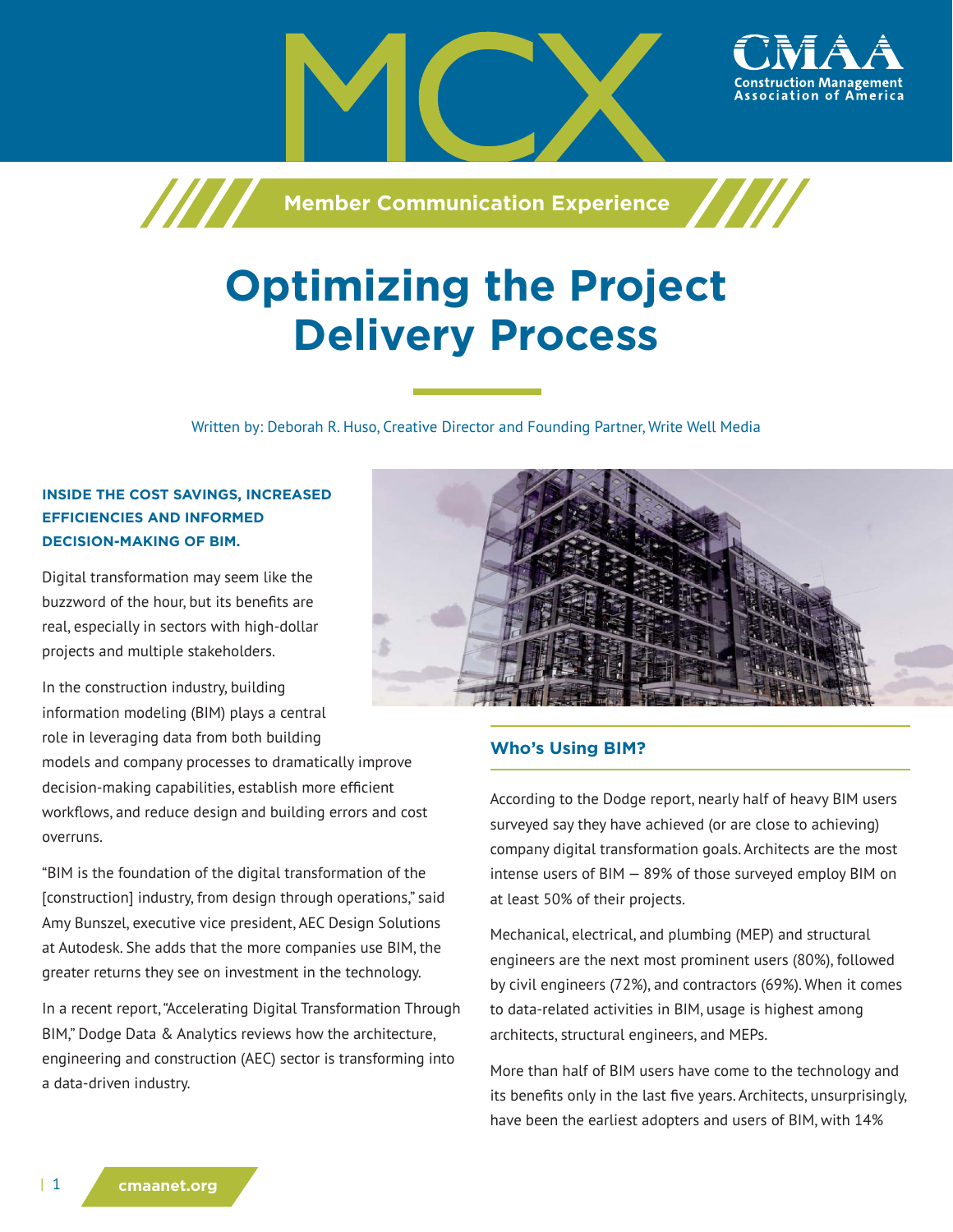of firms reporting use of BIM prior to 2008. Dodge's research shows that the firms that have been using BIM for longer report the greatest benefits and ROI.

77 T T

#### **Is BIM Worth the Investment?**

Among BIM's earliest users is United Kingdom-based Anglian Water, which first began adopting building information modeling on its construction projects in 2010. Since then, BIM has become a critical component when designing and building new water infrastructure projects.

Recently, the firm created a digital twin in conjunction with construction of a vast greenfield pipeline project known as the Strategic Pipeline Alliance (SPA). A digital twin is essentially a digital version of an existing asset that is powered by realtime data. In Anglian Water's case, the digital twin established a virtual "representation of the company's assets, systems and treatment processes" in one of the driest regions of the country, according to asset data lead Guy Gregory. As a result, Anglian Water was able to design the SPA project with smaller-diameter pipe than they anticipated, ultimately saving the company \$6,840,000. Anglian Water is only one among thousands of companies that have reaped financial benefits and costs savings through digital transformation with BIM.

Dodge's study regions included North America, Scandinavia, Australia/New Zealand, Japan, Germany, U.K./Ireland and France. For example, according to the Dodge survey, designers, whether architects or engineers, who use BIM in 75% or more of their projects report higher design quality and an increased ability to meet client expectations — 70% of designers also report major project sustainability benefits from BIM, the biggest one being regularly exceeding project performance goals and standards.

Meanwhile, 70% of building contractors report significant cost control benefits to using BIM. Builders also indicate BIM promotes an array of schedule control benefits, including greater likelihood of project completion within anticipated timelines and more efficient resource planning.

While North American contractors report fewer business growth and cost benefits from using BIM than their European and Japanese counterparts, they remain enthusiastic about quality control gains.

#### **Can BIM Save Time on Construction Projects?**

BIM proved crucial to helping design firm Lombardini22 meet project goals and timelines for renovation of commercial office space in a densely populated, historic area of Milan, Italy, in 2020. With a tight developer timeline that also included design approval by the local historical review board, Lombardini22 found BIM technology critical to its completion of the project by the end of 2021.

"[BIM allowed] a more proactive approach to design," said Andrea Meneghelli, project architect and BIM coordinator for Lombardini22. "We could fix issues earlier."

Among the benefits of BIM was the team's ability to create two potential designs for the historical review board and replace one with the other quickly when the first was not approved. The firm was also able to quickly tweak the building's design to accommodate a new client goal of gaining LEED Platinum certification for the structure rather than LEED Gold and being able to maintain efficient, real-time team communications via a cloud platform.

"We could all work together, which is a big savings from a design point of view," Meneghelli explained. He adds that Lombardini22's BIM strategy allowed the team to be "adaptable to different scenarios without having to throw anything away."

He says BIM also allowed the firm to quickly leverage a detailed model and make or change decisions quickly during the permitting and approval processes.

#### **What Kind of ROI Will BIM Offer?**

While there is currently no global standard for measuring the return on investment (ROI) for BIM use, Dodge's study of BIM system users over the last 12 years shows substantial selfreported ROI — 51% of BIM users claim a 25% or higher return on investment.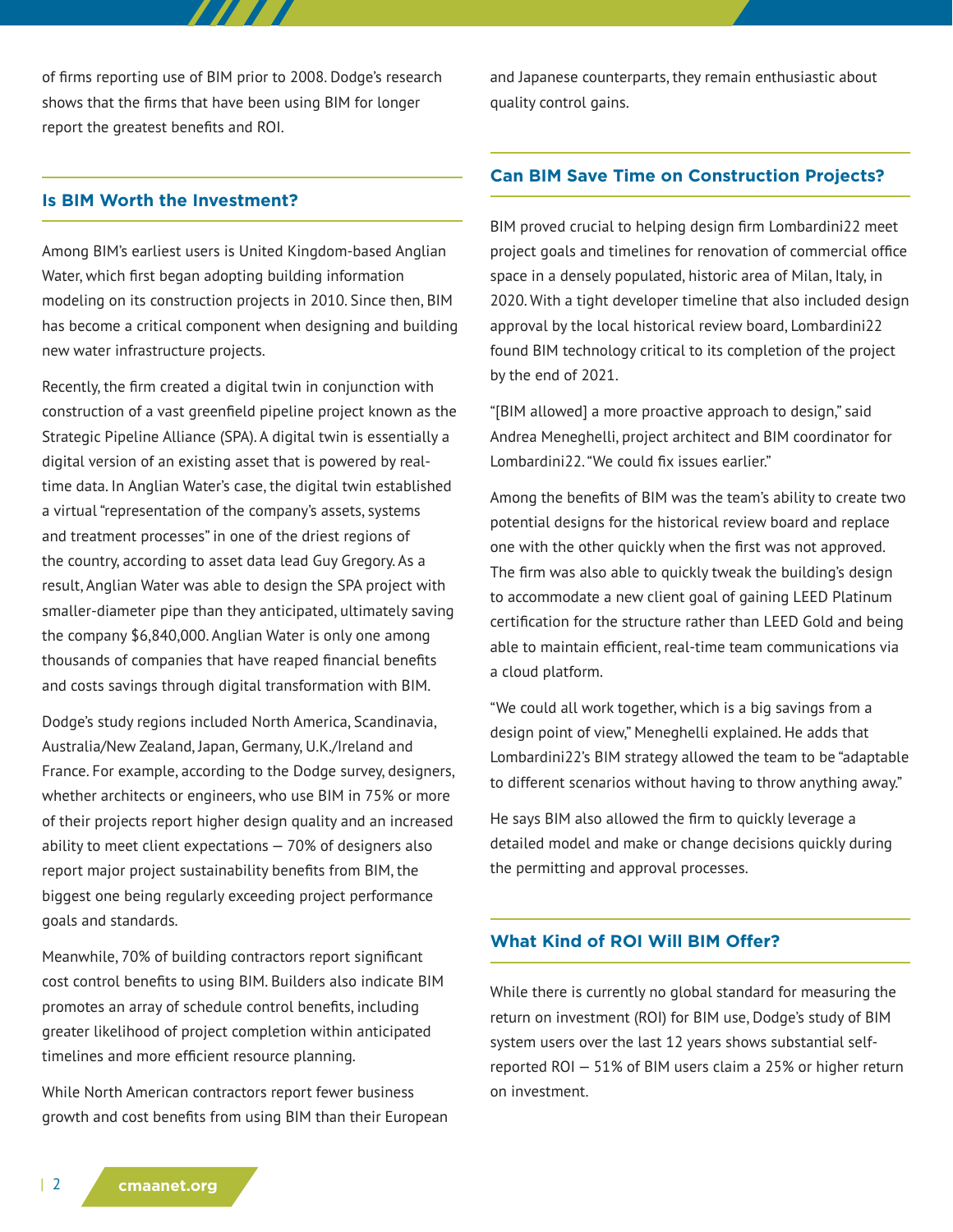Interestingly, North American building industry professionals reported the lowest ROI from BIM usage. Only 29% of North American users indicated that they saw a ROI of 25% or more, and 31% claimed they either broke even or lost money on their BIM investment. Given that France and the UK and Ireland reported no loss of earnings in BIM investment, the Dodge study suggests North American architects, engineers, and builders need more training in engagement with BIM tools.

Since 2018, the government of Hong Kong has mandated that all state-funded projects valued over \$30 million employ BIM as part of the design and construction process. To that end, the Hong Kong Construction Industry Council has created BIM technical standards as well as training and support services to encourage private sector adoption of digitization as well.

"We have seen that governments can play an important role in encouraging the digitization of the construction sector," said Adam Matthews, chair of the Global BIM Network. "They can signal the way ahead with policy … [and offer] confidence to the sector to invest in digital upskilling, process improvements and technology."

#### **The Digital Future of Construction**

Digital transformation has an industrywide impact, whether individual companies are using BIM or not. Those who use it heavily are increasingly outpacing those who don't in project completion timelines, cost savings and gains for clients.

"This study demonstrates that the data revolution is already underway in design and construction," said Steve Jones, senior director, industry insights at Dodge Data & Analytics.

BIM represents "the first intensive digitization of AEC information" that hasn't been designed to create a physical artifact, like a drawing per se, according to Phillip Bernstein, associate dean and adjunct professor at Yale University. Rather, BIM helps designers, engineers and builders establish a comprehensive visualization of all the complex pieces that go into representing a project before construction even begins.

"It is my hope," Bernstein said, "as the industry faces its next set of existential challenges — climate change, social inequity, labor shortages, broken supply chains — it will deploy tools like BIM, and eventually artificial intelligence (AI), in the service of optimizing the entire delivery process."